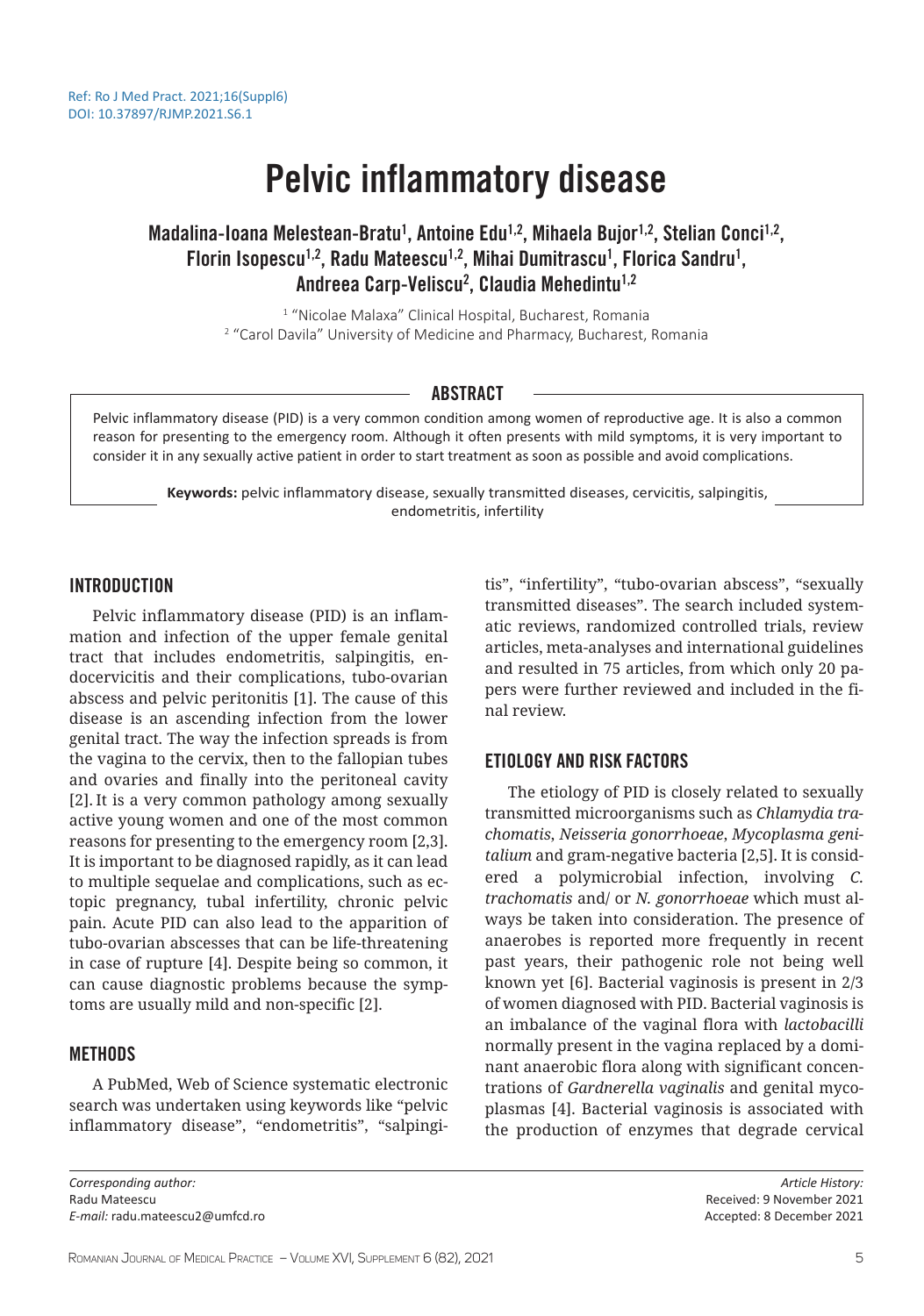mucus, thus destroying the cervical barrier and facilitating the spread of microorganisms to the upper genital tract [1,7]. The risk factors for PID are abortion, intrauterine device insertion, hysterosalpingography, *in vitro* fertilization, young age, multiple sexual partners, history of PID, new sexual partner, postpartum period [5,8].

# CLINICAL MANIFESTATIONS AND DIAGNOSIS

The onset of severe pain in the lower abdomen is the classic symptom of PID. Atypical mild clinical manifestations have become more common as the frequency of *N. gonorrhoeae* infection decreased [1,9,10]. Symptoms of PID include pelvic pain of varying intensity, dyspareunia, dysuria, abnormal vaginal intermenstrual bleeding, postcoital bleeding, abnormal vaginal discharge [1]. Signs of PID are fever > 38°C, lower abdominal tenderness and adnexal and cervical mobilization tenderness at bimanual palpation [5]. Positive testing for *Gonorrhea*, *Chlamydia* or *M. genitalium* supports the diagnosis. According to Centers for Disease Control and Prevention (CDC) 2021 guideline, most women with PID have either mucopurulent cervical secretion or the presence of white blood cells on microscopic examination of vaginal secretion, increased C-reactive protein and elevated erythrocyte sedimentation rate. The most specific diagnostic criteria are endometrial biopsy that reveals endometritis, transvaginal ultrasound / magnetic resonance imaging (MRI) / computed tomography (CT) that show salpingitis with no fluid in the pelvis or tubo-ovarian abscess, exploratory laparoscopy that reveals PID. Differential diagnosis should be made with functional pain, acute appendicitis, endometriosis, ectopic pregnancy, ovarian cyst, irritable bowel syndrome [5].

#### MANAGEMENT

PID treatment guidelines have been developed by CDC. Treatment should be instituted empirically as soon as PID is suspected. Delaying treatment can increase the risk of infertility and ectopic pregnancy [11].The selection of antibiotics is based on the mode of treatment - inpatient / outpatient [12]. The first line of treatment is the outpatient regimen, with oral or intramuscular administration. Hospitalization may be necessary in the following cases: if surgical emergencies such as appendicitis cannot be excluded, pregnancy, tubo-ovarian abscess, severe nausea / vomiting or temperature > 38°C, patient inability to follow or tolerate outpatient oral treatment or having no clinical response to oral or intramuscular medication after 72 hours of therapy [13].

Medication should cover *N. gonorrhoeae* and *C. trachomatis*, even when cultures are negative, because this does not exclude an upper genital tract infection. Metronidazole is important in the treatment regimen because it acts on anaerobic germs in the upper genital tract. Doxycycline is preferable to be administered orally if possible because it has the same bioavailability and intravenous perfusion is painful. If after 24 hours of parenteral treatment improvement is already seen, it is recommended to switch to oral therapy for 14 days [11,13].

# Recommended intramuscular and oral regimens

First line of treatment that should be taken into consideration is Ceftriaxone 500 mg IM in a single dose (for persons weighing > 150 kg with documented gonococcal infection 1 g of Ceftriaxone) PLUS Doxycycline 100 mg orally 2 times / day for 14 days WITH Metronidazole 500 mg orally 2 times / day for 14 days. Second option could be Cefoxitin 2 g IM in a single dose and Probenecid 1 g orally administered concurrently in a single dose PLUS Doxycycline 100 mg orally 2 times / day for 14 days WITH Metronidazole 500 mg orally 2 times / day for 14 days. Third option may be another third-generation cephalosporin (Ceftizoxime / Cefotaxime) PLUS Doxycycline 100 mg orally 2 times / day for 14 days WITH Metronidazole 500 mg orally 2 times / day for 14 days.

In case of cephalosporin allergy, if risk of gonorrhea is low, the following treatment is recommended: Levofloxacin 500 mg orally once daily WITH Metronidazole 500 mg orally 2 times / day 14 days, or another treatment options Moxifloxacin 400 mg orally once daily WITH Metronidazole 500 mg orally 2 times / day 14 days or Azithromycin 500 mg IV daily, 1 - 2 doses, followed by 250 mg orally daily in combination with Metronidazole 500 mg 2 times / day for 12 to 14 days.

If a gonorrhea culture is positive, treatment should be based on antimicrobial susceptibility testing, and if it is quinolone-resistant, an infectious disease specialist should be consulted.

#### Parenteral treatment

In case parenteral treatment is the best option, therapy should be one of the following: Ceftriaxone 1 g IV every 24 hours PLUS Doxycycline 100 mg orally or IV every 12 hours PLUS Metronidazole 500 mg orally or IV every 12 hours or Cefotetan 2g IV every 12 hours PLUS Doxycycline 100 mg orally or IV every 12 hours or Cefoxitin 2g IV every 6 hours PLUS Doxycycline 100 mg orally or IV every 12 hours. An alternative parenteral treatment is available: Ampicillin-Sulbactam 3 g IV every 6 hours PLUS Doxycycline 100 mg orally or IV every 12 hours or Clindamycin 900 mg IV every 8 hours PLUS Gentamicin loading dose IV / IM 2 mg/kg body weight, followed by a maintenance dose 1.5 mg/kg